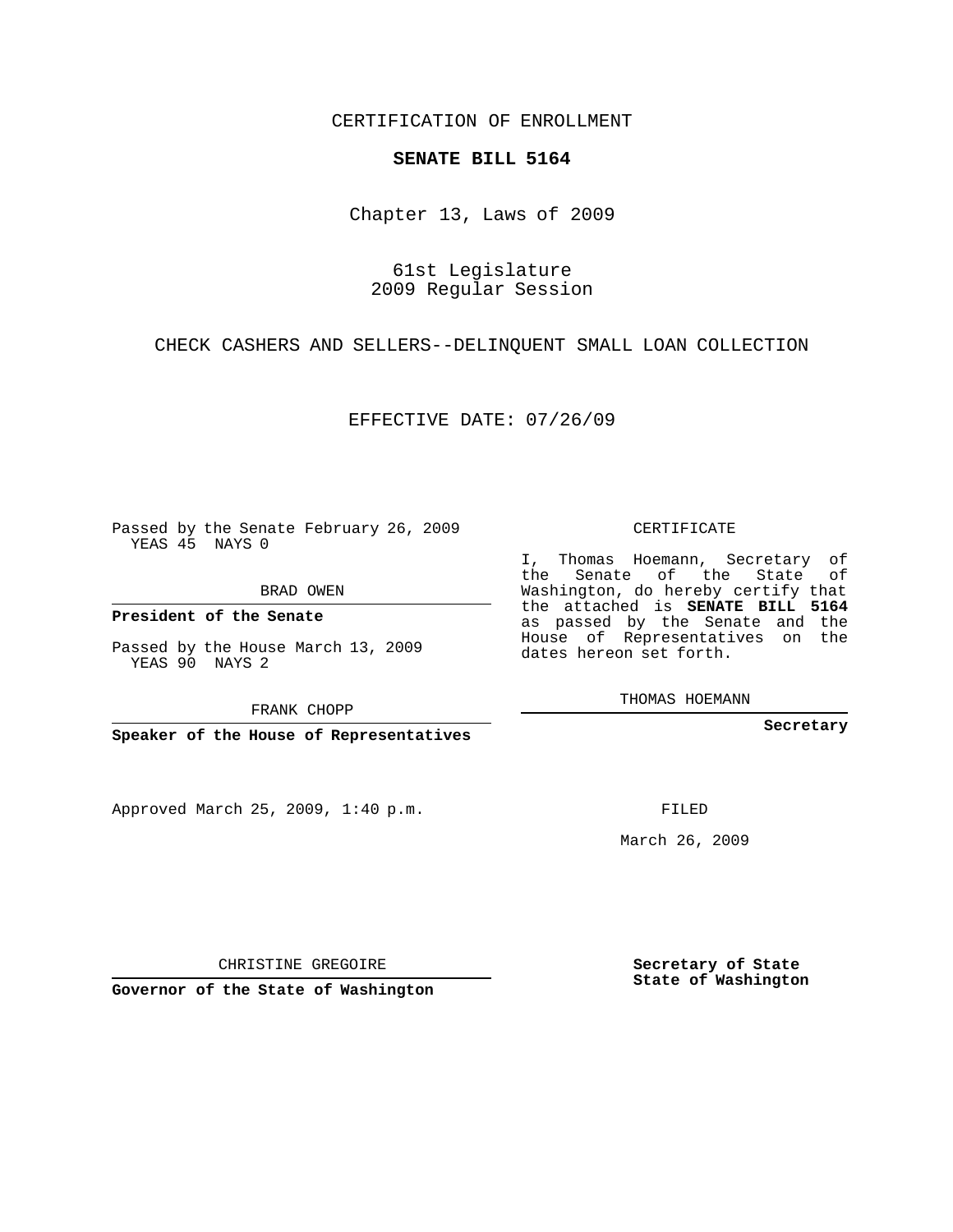## **SENATE BILL 5164** \_\_\_\_\_\_\_\_\_\_\_\_\_\_\_\_\_\_\_\_\_\_\_\_\_\_\_\_\_\_\_\_\_\_\_\_\_\_\_\_\_\_\_\_\_

\_\_\_\_\_\_\_\_\_\_\_\_\_\_\_\_\_\_\_\_\_\_\_\_\_\_\_\_\_\_\_\_\_\_\_\_\_\_\_\_\_\_\_\_\_

Passed Legislature - 2009 Regular Session

## **State of Washington 61st Legislature 2009 Regular Session**

**By** Senators Berkey, Benton, Hobbs, and Parlette; by request of Department of Financial Institutions

Read first time 01/15/09. Referred to Committee on Financial Institutions, Housing & Insurance.

 1 AN ACT Relating to placing restrictions on check cashers' and 2 sellers' communications when collecting delinquent small loans; and 3 amending RCW 31.45.082.

4 BE IT ENACTED BY THE LEGISLATURE OF THE STATE OF WASHINGTON:

 5 **Sec. 1.** RCW 31.45.082 and 2003 c 86 s 11 are each amended to read 6 as follows:

 (1) A licensee shall comply with all applicable state and federal laws when collecting a delinquent small loan. A licensee may charge a one-time fee as determined in rule by the director to any borrower in default on any loan or loans where the borrower's check has been returned unpaid by the financial institution upon which it was drawn. A licensee may take civil action under Title 62A RCW to collect upon a check that has been dishonored. If the licensee takes civil action, a licensee may charge the borrower the cost of collection as allowed under RCW 62A.3-515, but may not collect attorneys' fees or any other interest or damages as allowed under RCW 62A.3-515. A licensee may not threaten criminal prosecution as a method of collecting a delinquent 18 small loan or threaten to take any legal action against the borrower 19 which the licensee may not legally take.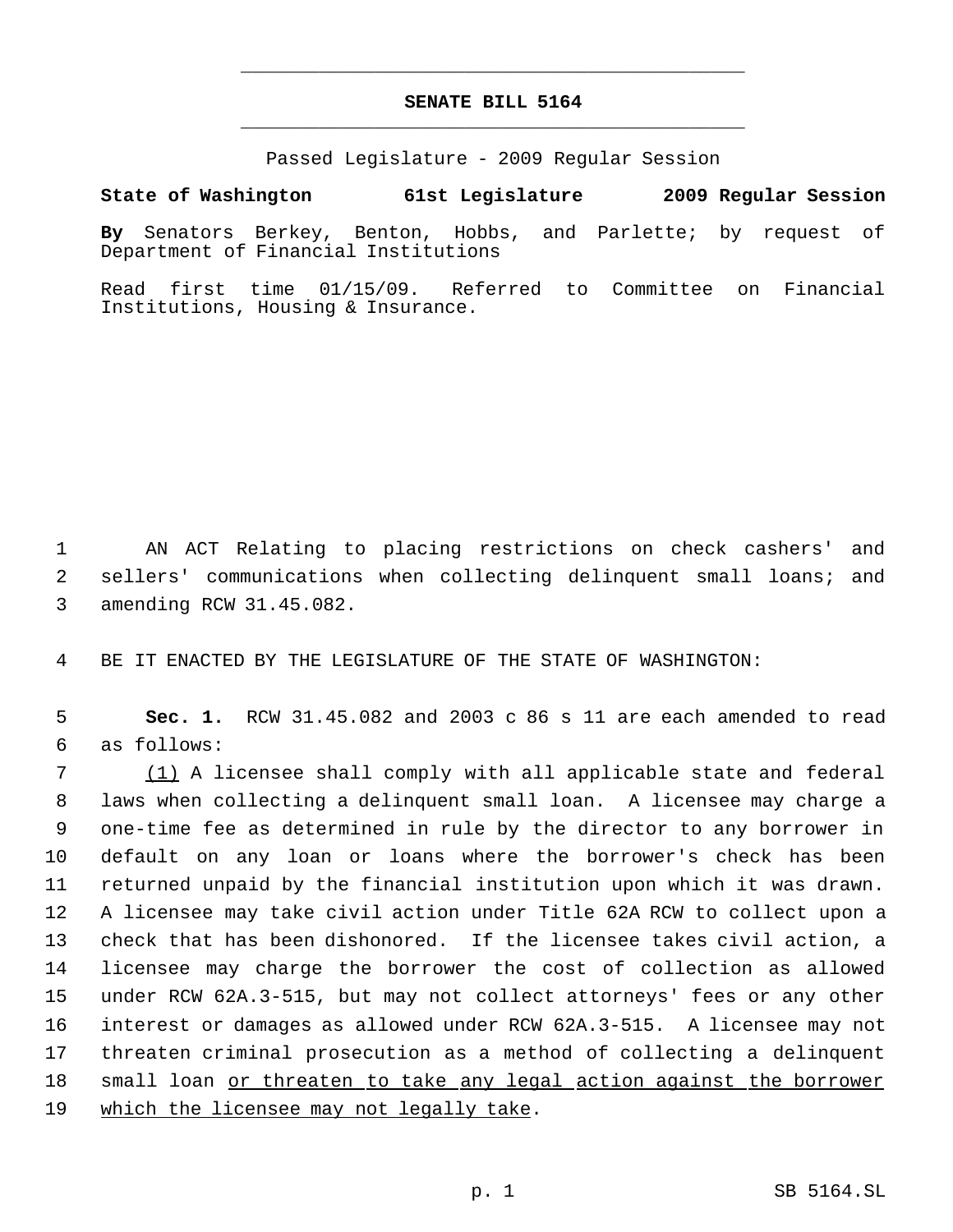(2) Unless invited by the borrower, a licensee may not visit a 2 borrower's residence or place of employment for the purpose of collecting a delinquent small loan. A licensee may not impersonate a 4 law enforcement official, or make any statements which might be construed as indicating an official connection with any federal, state, county, or city law enforcement agency, or any other governmental agency, while engaged in collecting a small loan.

 (3) A licensee may not communicate with a borrower in such a manner as to harass, intimidate, abuse, or embarrass a borrower, including but 10 not limited to communication at an unreasonable hour, with unreasonable 11 frequency, by threats of force or violence, or by use of offensive language. A communication shall be presumed to have been made for the 13 purposes of harassment if it is initiated by the licensee for the purposes of collection and:

 (a) It is made with a borrower or spouse in any form, manner, or place, more than three times in a single week;

17 (b) It is made with a borrower at his or her place of employment more than one time in a single week or made to a borrower after the licensee has been informed that the borrower's employer prohibits such 20 communications;

 (c) It is made with the borrower or spouse at his or her place of 22 residence between the hours of 9:00 p.m. and 7:30 a.m.; or

 (d) It is made to a party other than the borrower, the borrower's attorney, the licensee's attorney, or a consumer reporting agency if otherwise permitted by law except for purposes of acquiring location or contact information about the borrower.

 (4) A licensee is required to maintain a communication log of all telephone and written communications with a borrower initiated by the licensee regarding any collection efforts including date, time, and the nature of each communication.

 (5) If a dishonored check is assigned to any third party for collection, this section applies to the third party for the collection of the dishonored check.

 (6) For the purposes of this section, "communication" includes any contact with a borrower, initiated by the licensee, in person, by telephone, or in writing (including e-mails, text messages, and other 37 electronic writing) regarding the collection of a delinquent small loan, but does not include any of the following: